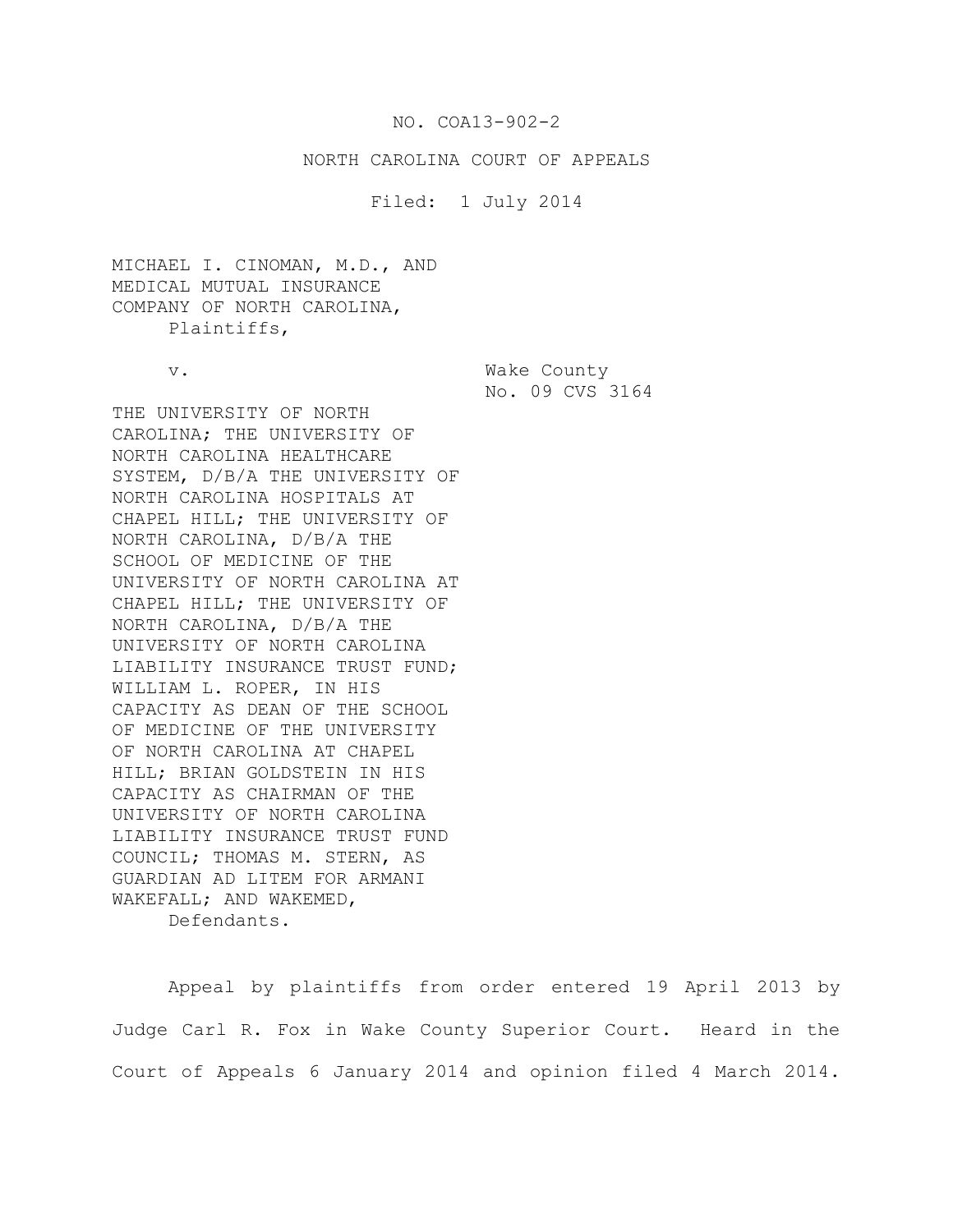Petition for Rehearing allowed 17 April 2014.

*Manning, Fulton & Skinner, P.A., by Michael T. Medford and J. Whitfield Gibson, for plaintiffs-appellants.*

*Hedrick Gardner Kincheloe & Garofalo, LLP, by David N. Allen, J. Douglas Grimes, and M. Duane Jones, for the University of North Carolina defendants-appellees.*

*Tin, Fulton, Walker & Owen, by William Simpson, and Ferguson, Chambers & Sumter, P.A., by James E. Ferguson II, for defendant-appellee Thomas M. Stern, as Guardian ad Litem for Armani Wakefall.*

MARTIN, Chief Judge.

i<br>T

Plaintiffs Michael I. Cinoman, M.D. and Medical Mutual Insurance Company of North Carolina ("MMIC") appeal from an order granting UNC defendants'<sup>1</sup> motion to stay this declaratory action pending a final resolution of the underlying malpractice action. On 4 March 2014, this Court filed an opinion reversing the stay order. UNC defendants filed a Petition for Rehearing on 8 April 2014, which we allowed on 17 April 2014. Upon reconsideration, we reach the same disposition but modify the originally filed opinion. This opinion supersedes the previous opinion filed 4 March 2014.

In February 1999, Dr. Cinoman served as a temporary

-2-

 $1$  UNC defendants are all defendants except for Thomas M. Stern, who is a nominal defendant due to his interest in the insurance coverage, and WakeMed, which is not a party to this appeal.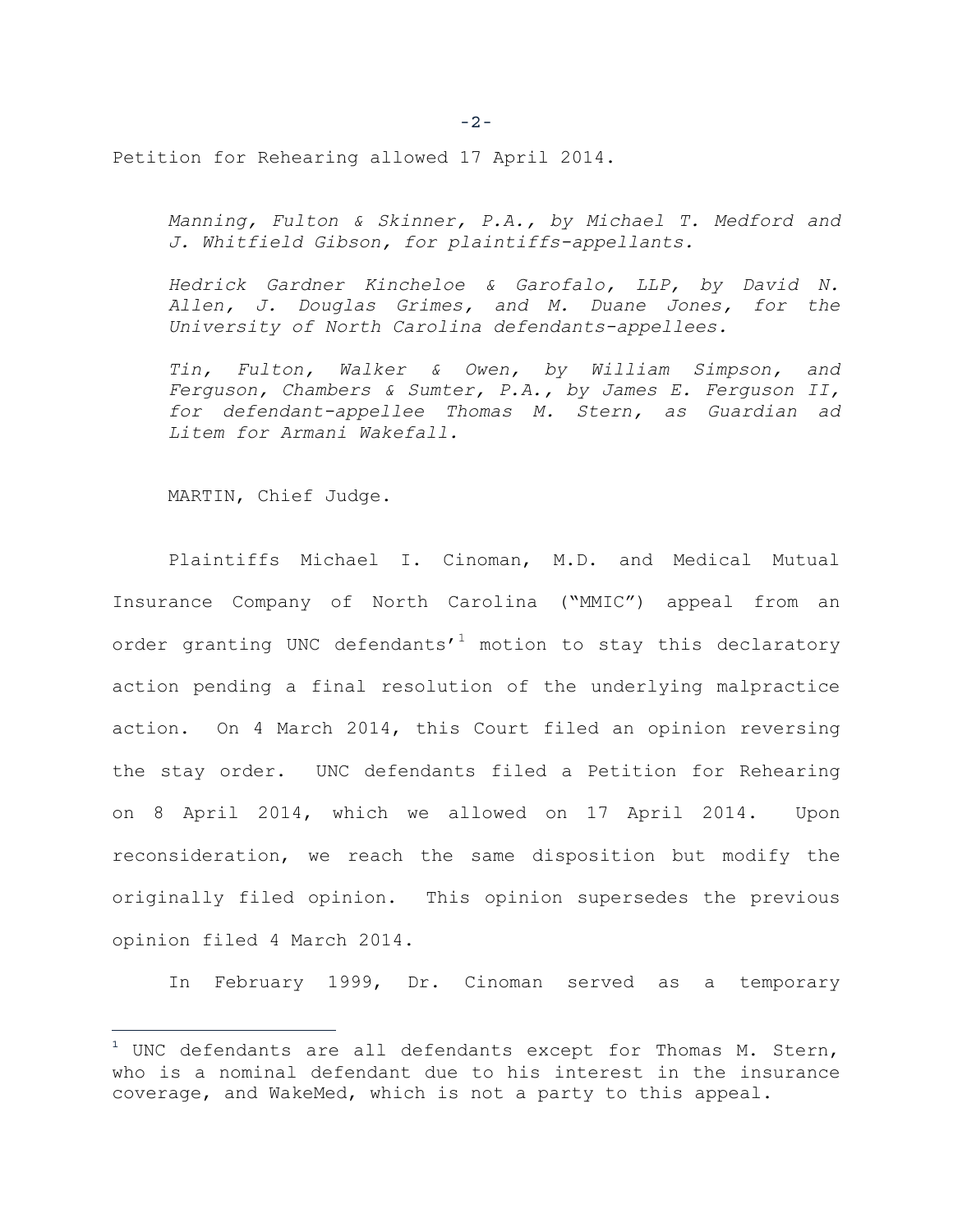attending physician for full-time rotations in the University of North Carolina Hospitals at Chapel Hill Pediatric Intensive Care Unit ("UNC-PICU") as part of an agreement to assist UNC defendants with a staffing shortage in the UNC-PICU. On 21 June 2007, Thomas M. Stern, as guardian ad litem for Armani Wakefall, initiated a medical malpractice action against Dr. Cinoman and others for damages allegedly incurred by Wakefall as a result of negligent treatment she received at the UNC-PICU in February 1999 ("underlying malpractice action").

Dr. Cinoman is insured under a professional liability insurance policy issued by MMIC, which has treated its coverage as broad enough to cover the claims asserted against Dr. Cinoman in the underlying malpractice action. UNC defendants maintained that Dr. Cinoman is not entitled to coverage under the University of North Carolina Liability Insurance Trust Fund ("UNC-LITF"), which provides coverage for claims against employees and agents of UNC defendants, because he was not a full-time employee of UNC defendants at the time of the events giving rise to the underlying malpractice action. In the absence of coverage by the UNC-LITF, the damages demanded in the underlying malpractice action allegedly exceed Dr. Cinoman's professional liability insurance coverage.

On 17 February 2009, plaintiffs filed this declaratory

-3-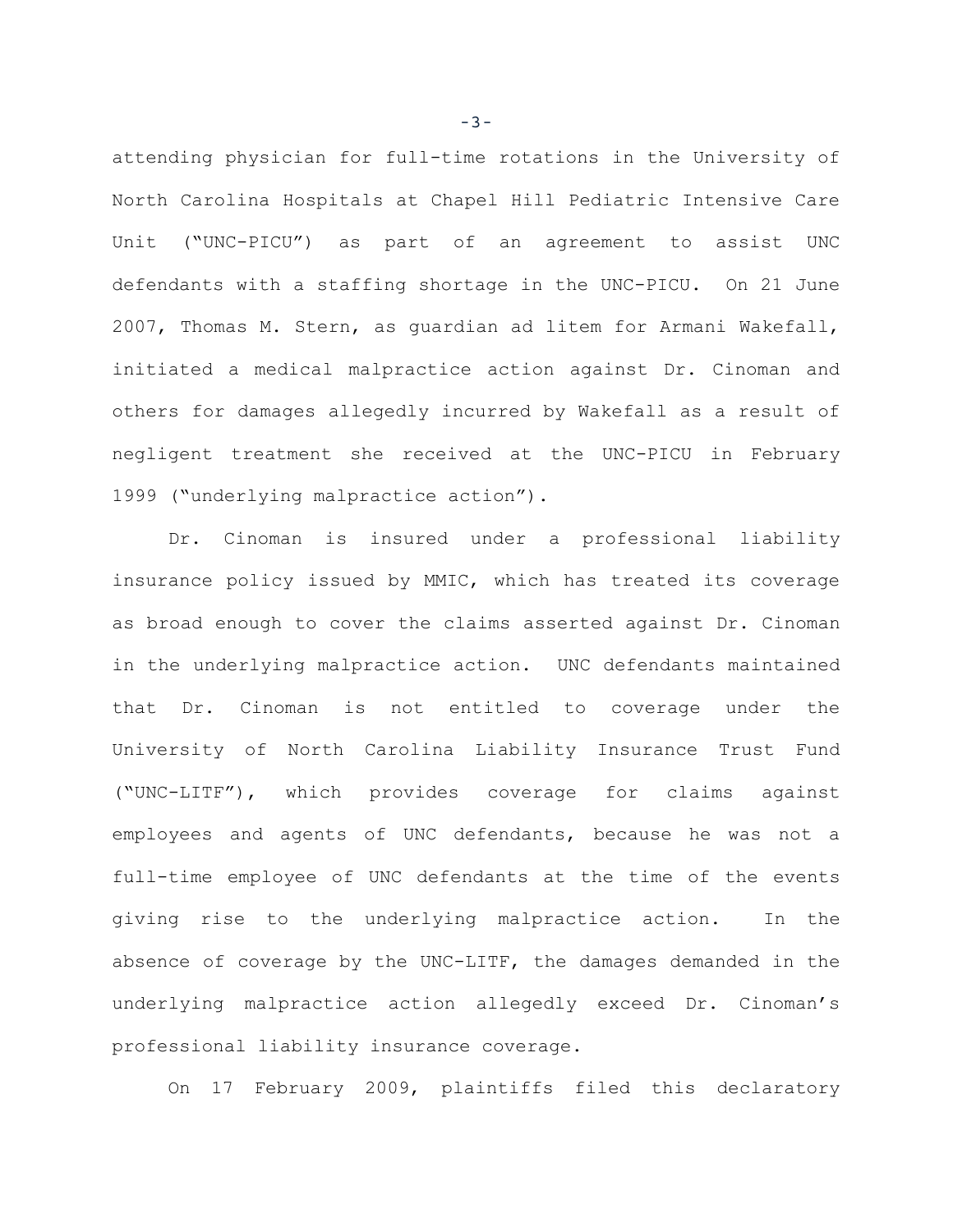judgment action to determine whether Dr. Cinoman is entitled to coverage under the UNC-LITF, in addition to his coverage under the MMIC policy, and the relative liabilities of MMIC and the UNC-LITF. Plaintiffs and UNC defendants moved for summary judgment, and the trial court granted summary judgment in favor of UNC defendants on 15 April 2010. On appeal, this Court reversed the summary judgment order, concluding that there were questions of material fact that rendered summary judgment for either party inappropriate, and remanded the case for trial. *Cinoman v. Univ. of N.C.*, 216 N.C. App. 585, 718 S.E.2d 424 (2011) (unpublished), *disc. review denied*, 365 N.C. 573, 724 S.E.2d 527 (2012).

On 28 February 2013, UNC defendants moved to stay further proceedings in this action pending the final resolution of the underlying malpractice action. In an order entered 19 April 2013, the trial court granted the motion to stay, finding that while an actual controversy exists as to the UNC-LITF's duty to defend, no such controversy exists as to the UNC-LITF's duty to indemnify until the underlying malpractice action is finally resolved. Plaintiffs appeal from the order pursuant to N.C.G.S. §§ 1-277 and 7A-27. UNC defendants moved to dismiss the appeal as interlocutory.

 $\overline{\phantom{a}}$  , where  $\overline{\phantom{a}}$  , where  $\overline{\phantom{a}}$  , where  $\overline{\phantom{a}}$ 

-4-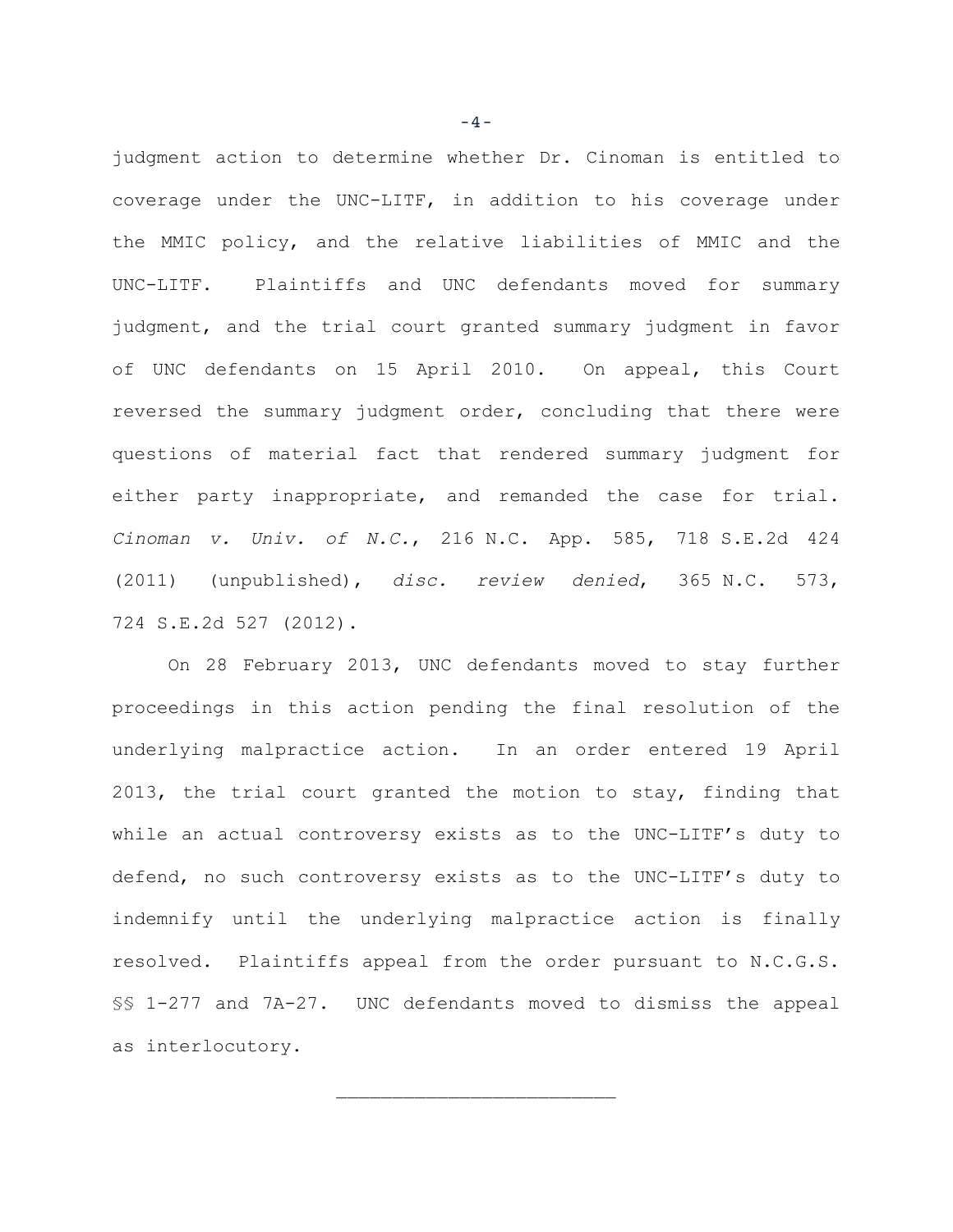We must first determine whether the trial court's interlocutory order granting the stay is immediately appealable. Although interlocutory orders are not generally appealable, immediate appeal is available under N.C.G.S. §§ 1-277 and 7A-27 from an interlocutory order which affects a substantial right. *Sharpe v. Worland*, 351 N.C. 159, 161–62, 522 S.E.2d 577, 578–79 (1999), *on remand*, 137 N.C. App. 82, 527 S.E.2d 75 (2000). Where there is a pending suit or claim, an interlocutory order concerning the issue of whether an insurer has a duty to defend in the underlying action "affects a substantial right that might be lost absent immediate appeal." *Lambe Realty Inv., Inc. v. Allstate Ins. Co.*, 137 N.C. App. 1, 4, 527 S.E.2d 328, 331 (2000). We therefore conclude that the appeal is properly before us.

A survey of the relevant case law indicates that our review on appeal of an order granting a stay is an abuse of discretion standard. *See Watters v. Parrish*, 252 N.C. 787, 791, 115 S.E.2d 1, 4 (1960) ("Whether one lawsuit will be held in abeyance to abide the outcome of another rests in the sound discretion of the trial judge, and his action will not be disturbed on appeal, unless the discretion has been abused . . . ."); *see also Lawyers Mut. Liab. Ins. Co. of N.C. v. Nexsen Pruet Jacobs & Pollard*, 112 N.C. App. 353, 356, 435 S.E.2d 571, 573 (1993)

-5-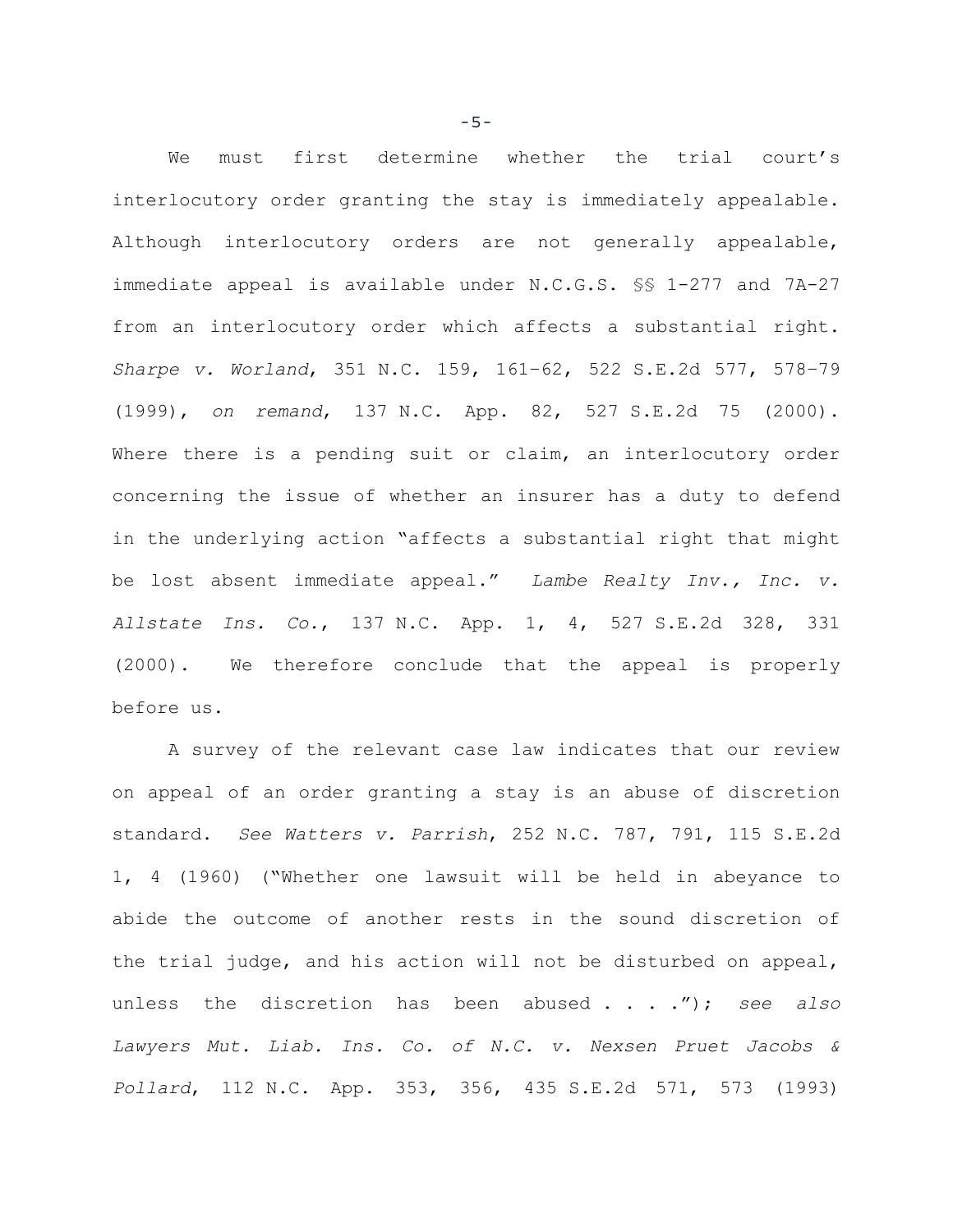(concluding that order staying declaratory judgment action to permit trial of parallel action in another state is reviewed for abuse of discretion and declining to adopt a *de novo* standard of review); *Home Indem. Co. v. Hoechst-Celanese Corp.*, 99 N.C. App. 322, 325, 393 S.E.2d 118, 120 (holding that order staying litigation pending final disposition of similar action in federal court "is a matter within the sound discretion of the trial judge and will not be disturbed on appeal absent an abuse of that discretion"), *appeal dismissed and disc. review denied*, 327 N.C. 428, 396 S.E.2d 611 (1990). "'A [trial] court by definition abuses its discretion when it makes an error of law.'" *In re A.F.*, N.C. App. , , 752 S.E.2d 245, 248 (2013) (alteration in original) (quoting *Koon v. United States*, 518 U.S. 81, 100, 135 L. Ed. 2d 392, 414 (1996)).

On appeal, plaintiffs contend the trial court erred by granting the stay based on its determination that no actual controversy exists as to the UNC-LITF's duty to indemnify until the underlying malpractice action is finally resolved. We agree.

"An actual controversy between adverse parties is a jurisdictional prerequisite for a declaratory judgment." *Newton v. Ohio Cas. Ins. Co.*, 91 N.C. App. 421, 422, 371 S.E.2d 782, 783 (1988). An actual controversy exists where an insurer seeks

-6-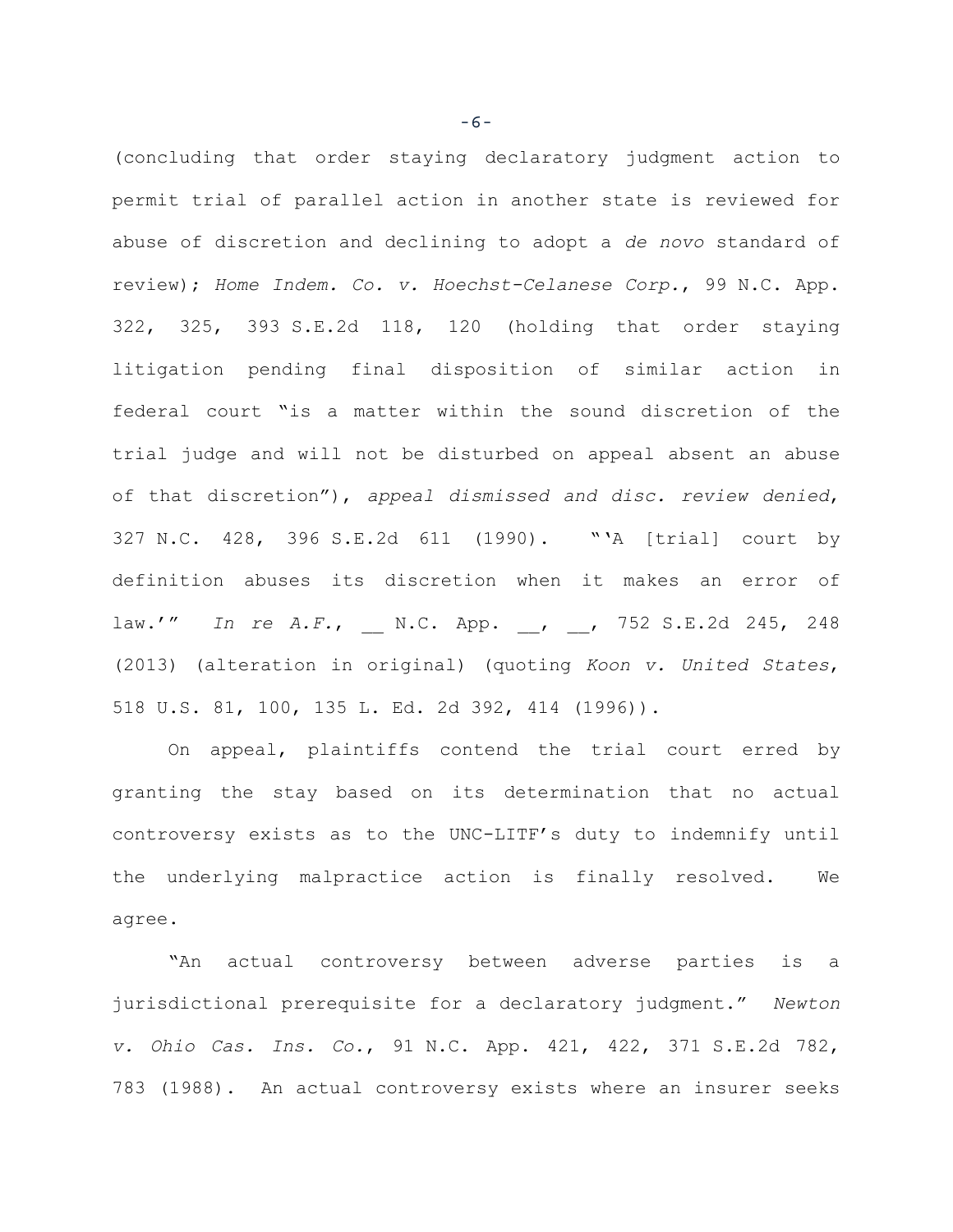a determination that primary coverage is not provided under its policy and is instead provided under policies issued by other insurers. *See Gov't Emps. Ins. Co. v. New S. Ins. Co.*, 119 N.C. App. 700, 704, 459 S.E.2d 817, 819, *disc. review denied*, 341 N.C. 648, 462 S.E.2d 510 (1995). No such controversy exists, however, in a declaratory judgment action to determine whether coverage is provided under an excess insurance policy where the underlying liability action has not yet been resolved. *See N.C. Farm Bureau Mut. Ins. Co. v. Warren*, 89 N.C. App. 148, 150, 365 S.E.2d 216, 217–18, *disc. review denied*, 322 N.C. 481, 370 S.E.2d 226 (1988), *appeal after remand*, 94 N.C. App. 591, 380 S.E.2d 790 (1989).

When more than one insurance policy affords coverage for a loss, the "other insurance" clauses in the competing policies must be examined to determine which policy provides primary coverage and which policy provides excess coverage. *Hlasnick v. Federated Mut. Ins. Co.*, 136 N.C. App. 320, 328, 524 S.E.2d 386, 391, *aff'd in part and disc. review improvidently allowed in part*, 353 N.C. 240, 539 S.E.2d 274 (2000). An excess clause is a type of "other insurance" clause which "generally provides that if other valid and collectible insurance covers the occurrence in question, the 'excess' policy will provide coverage only for liability above the maximum coverage of the

-7-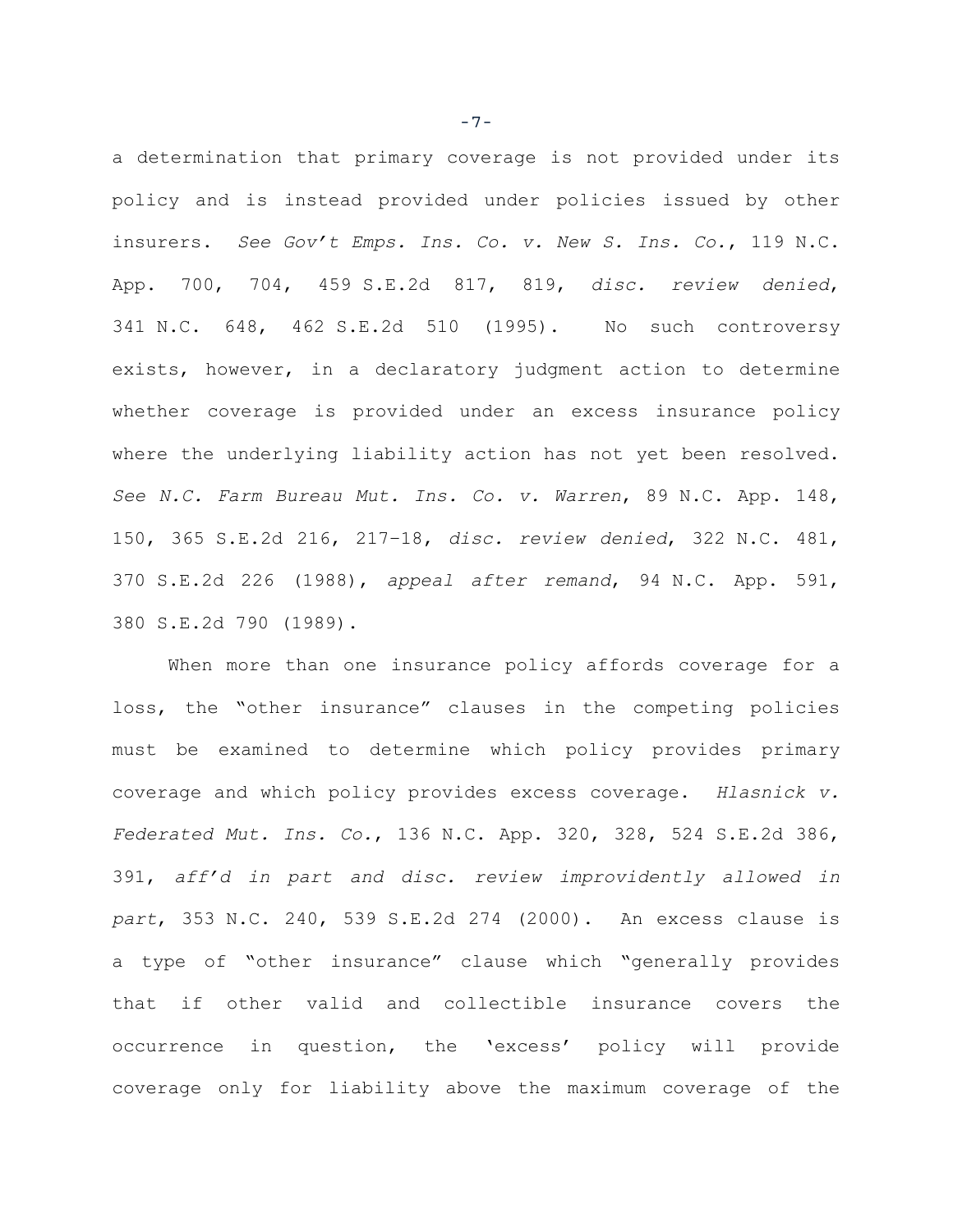primary policy or policies." *Horace Mann Ins. Co. v. Cont'l Cas. Co.*, 54 N.C. App. 551, 555, 284 S.E.2d 211, 213 (1981) (internal quotation marks omitted). An excess clause is distinguishable from a pro rata "other insurance" clause. *See Fid. & Cas. Co. of N.Y. v. N.C. Farm Bureau Mut. Ins. Co.*, 16 N.C. App. 194, 203–04, 192 S.E.2d 113, 120–21 ("The terms 'prorate' and 'excess' do not have, and were not meant by the insurers to have identical meanings."), *cert. denied*, 282 N.C. 425, 192 S.E.2d 840 (1972). In *Fidelity & Casualty Co.*, this Court differentiated a pro rata clause in one policy from an excess clause in another policy:

> The Farm Bureau policy provides that if the injury or damage is covered by other applicable and collectible insurance, then Farm Bureau shall not be liable for a greater proportion of the loss than its limit of liability bears to the total applicable limits of liability of all valid and collectible insurance. The F and C policy, however, provides that its insurance coverage shall be excess to any other valid and collectible insurance with respect to loss arising out of the use of any non-owned automobile. The Farm Bureau provision is known as a "pro rata" clause; the F and C provision, an "excess" clause.

*Id.* at 203, 192 S.E.2d at 120–21.

Where a pro rata clause in one policy competes with an excess clause in another policy, the policy with the pro rata clause provides primary coverage, and the policy with the excess

-8-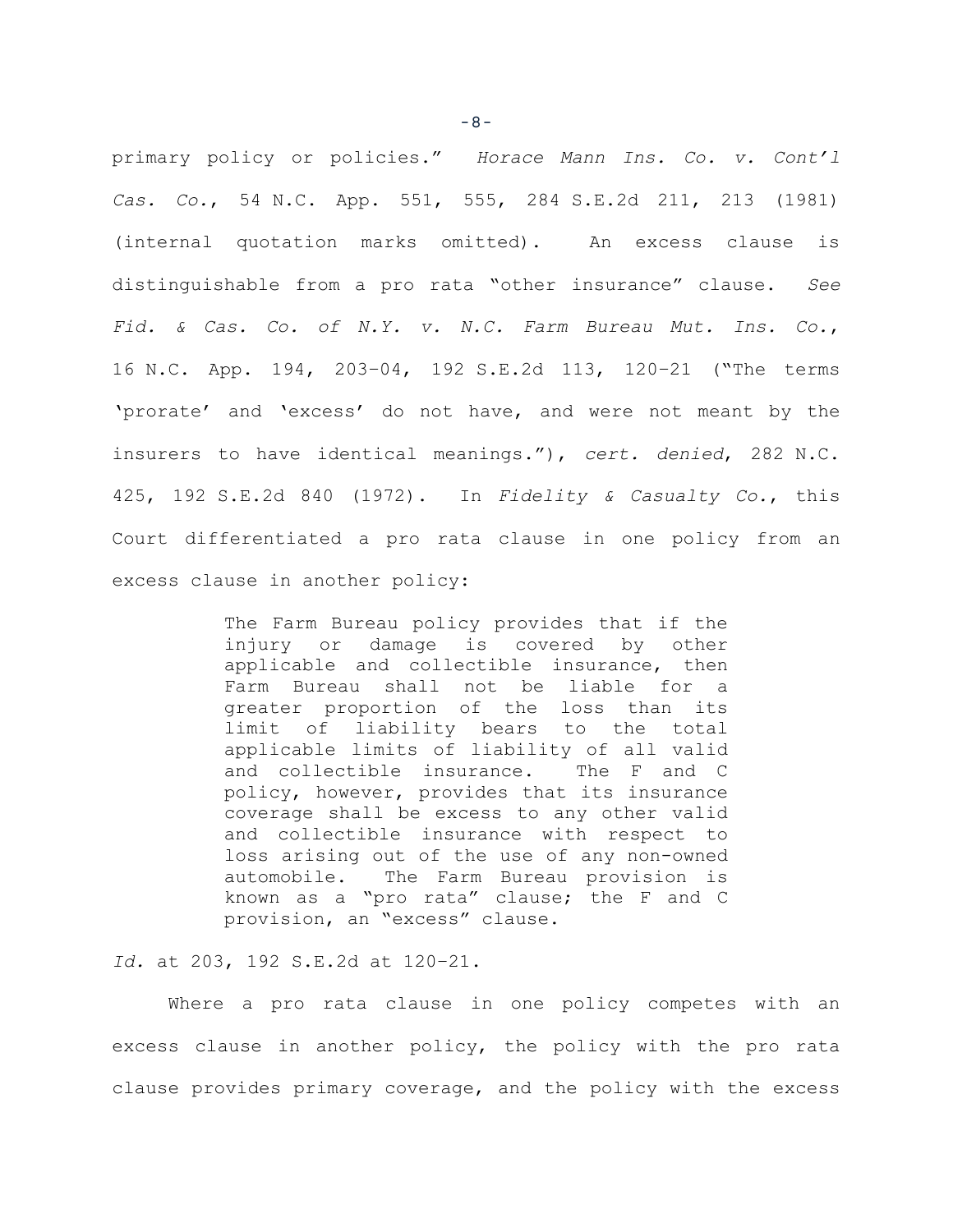clause provides secondary coverage which will only be triggered if the limits of the policy containing the pro rata clause are first exhausted. *See id.* at 204, 192 S.E.2d at 121. Furthermore, where a pro rata clause in one policy competes with a pro rata clause in another policy, each insurer has primary concurrent liability for a proportionate amount of the loss. *See* 44A Am. Jur. 2d *Insurance* § 1752 (2013). Accordingly, an actual controversy exists in a declaratory judgment action to determine the liability of an insurer under its policy where the policy contains a pro rata clause and the other applicable policy contains either an excess clause or a pro rata clause.

In general, there is no primary versus excess insurance policy relationship where a self-insurance program is at issue because self-insurance does not constitute other collectible insurance within the meaning of an insurance policy's "other insurance" clause. *Cone Mills Corp. v. Allstate Ins. Co.*, 114 N.C. App. 684, 688–89, 443 S.E.2d 357, 360–61 (1994), *disc. review improvidently allowed per curiam*, 340 N.C. 353, 457 S.E.2d 300 (1995). Self-insurance is equivalent to a primary insurance policy, however, "when the self-insurance expressly provides that it is primary to other insurance." *Id.* at 689, 443 S.E.2d at 361. That is, while self-insurance generally is not a primary insurance policy, an exception exists

-9-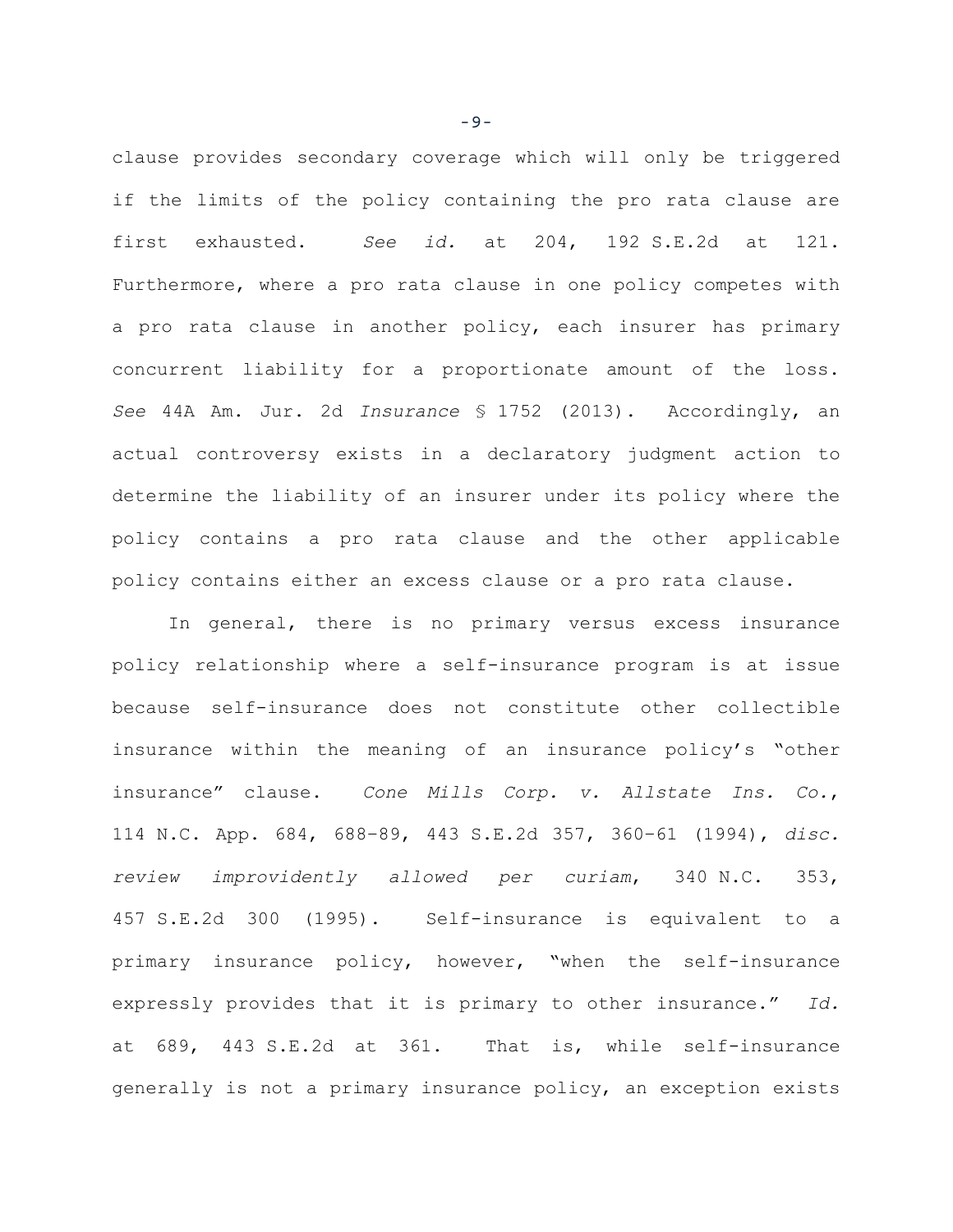where the self-insurance states that it affords primary coverage. *Cf.* (concluding that insured's self-insurance was not the primary insurance policy where there was no evidence that the self-insurance stated it would be primary to the insured's other insurance).

In their Petition, UNC defendants rely on *Cone Mills Corp.* for the contention that the UNC-LITF is self-insurance and thus cannot be deemed a primary insurance policy. We note that this is the first time that UNC defendants have claimed that the UNC-LITF is self-insurance. On appeal, UNC defendants made no assertion that the UNC-LITF is self-insurance and failed to cite to a single case in which self-insurance was at issue; rather, UNC defendants likened the UNC-LITF to an excess insurance policy and relied on cases finding no actual controversy exists in a declaratory judgment action to determine coverage provided by an excess insurance policy.

The UNC-LITF is a self-insurance program for professional liability, authorized by N.C.G.S. § 116-219. However, the UNC-LITF, by its terms set forth in the UNC-LITF Memorandum of Coverage, falls under the exception carved out in *Cone Mills Corp.* and affords primary coverage. We find the plain language of the following "other insurance" clause in the UNC-LITF Memorandum of Coverage to be controlling:

 $-10-$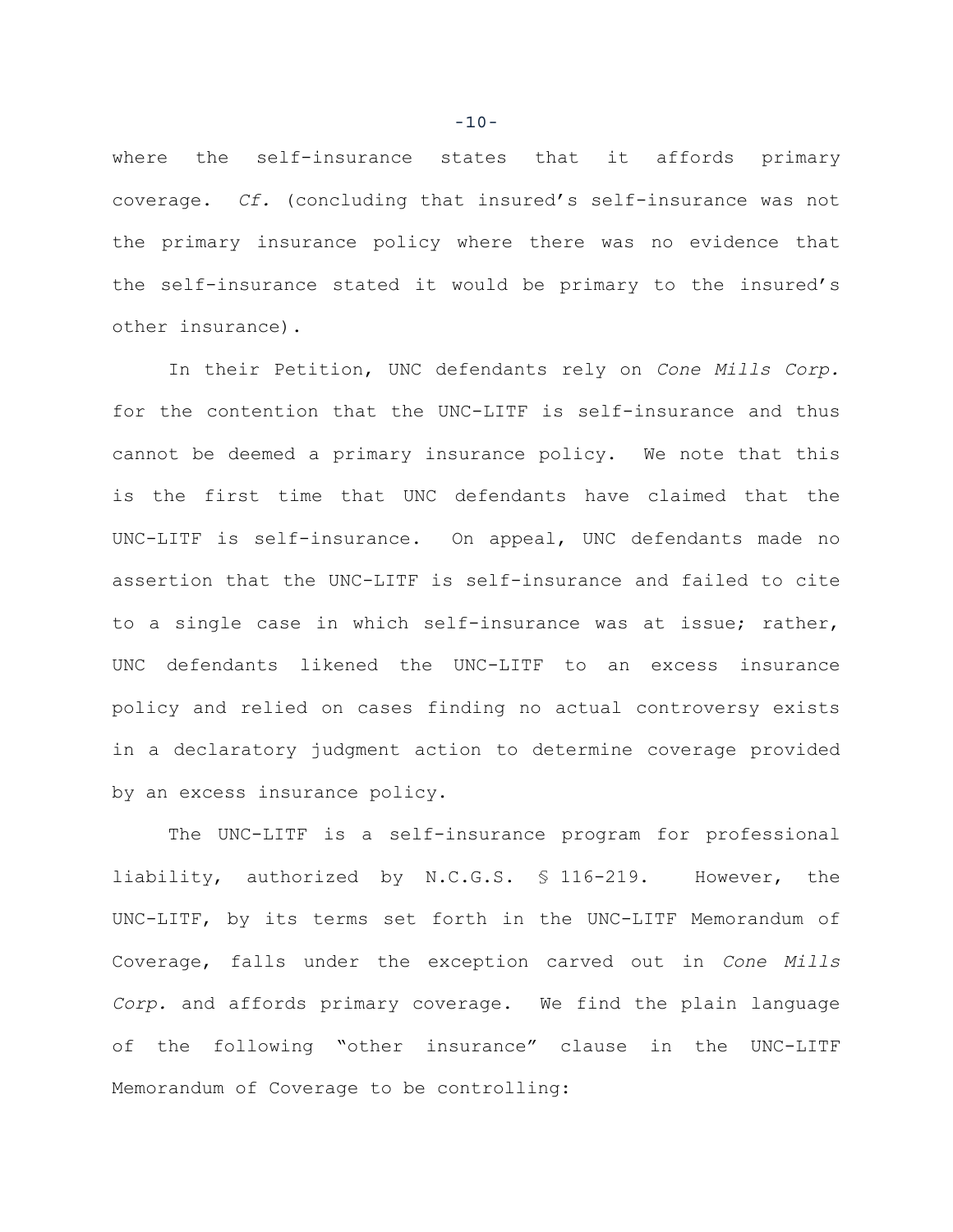### ARTICLE VII. OTHER INSURANCE

When this agreement and other collectible insurance both apply to a loss on the same basis, whether primary, excess or contingent, the Trust Fund shall not be liable under this agreement for a greater proportion of the loss than that stated in the applicable contribution provision below:

A. Contribution by Equal Shares. If all such other valid and collectible insurance provides for contribution by equal shares, the Trust Fund shall not be liable for a greater proportion of such loss than would be payable if each insurance company contributes an equal share until the share of each company equals the lowest applicable limit of liability under any one policy or the full amount of the loss is paid. With respect to any amount of loss not so paid, the remaining companies shall continue to contribute equal shares of the remaining amount of the loss until each such company has paid its limit in full or the full amount of the loss is paid.

B. Contribution by Limits. If any of such other insurance does not provide for contribution by equal shares, the Trust Fund shall not be liable for a greater proportion of such loss than the applicable limit of liability under this agreement for such loss bears to the total applicable limit of liability of all valid and collectible insurance against such loss.

Nothing in this provision indicates that the UNC-LITF's liability arises only after the limits of other collectible insurance policies have been exhausted. Rather, the provision provides that the UNC-LITF shares liability with other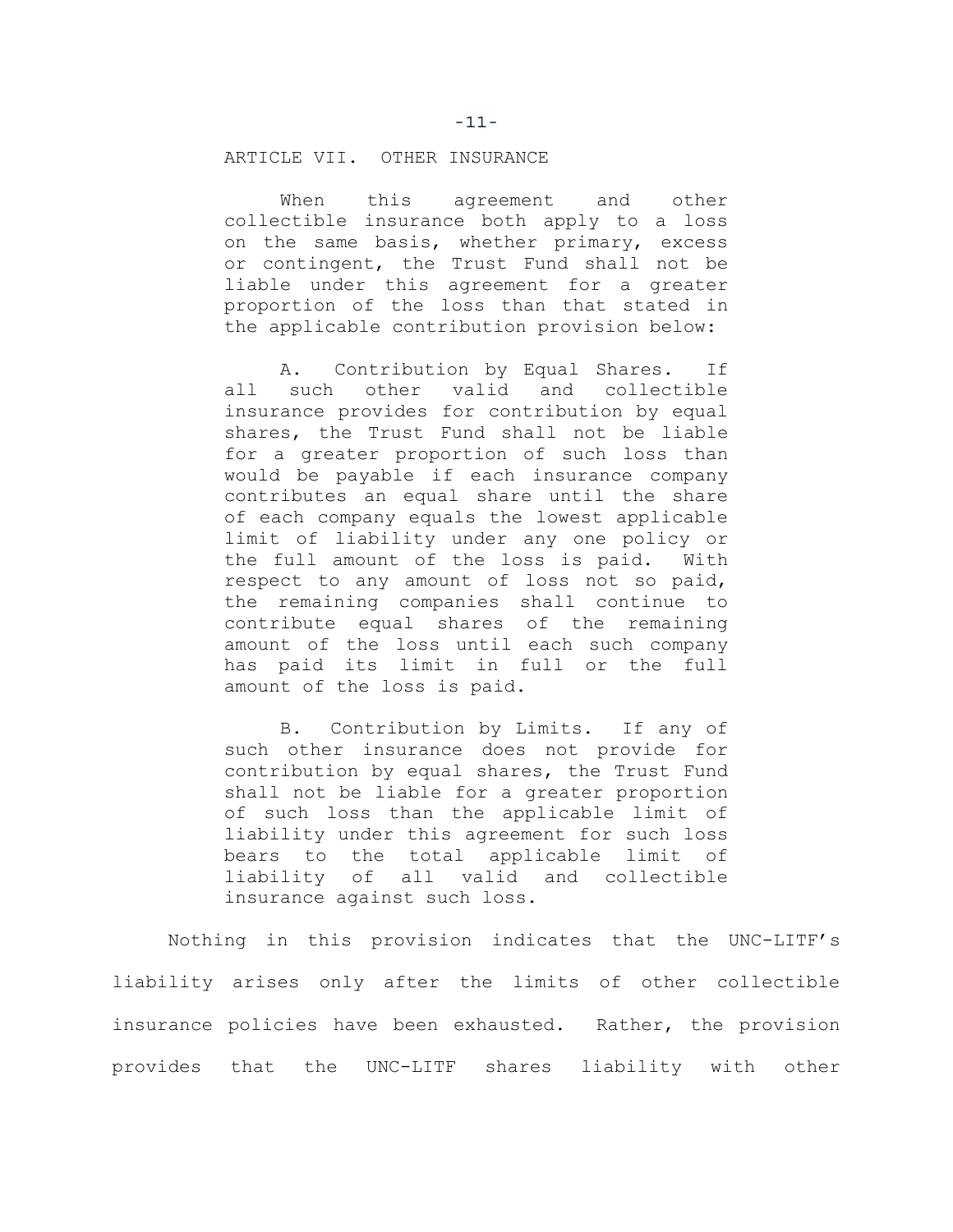collectible insurance according to their respective limits. Thus, the UNC-LITF "other insurance" clause is a pro rata clause. *See Fid. & Cas. Co.*, 16 N.C. App. at 203–04, 192 S.E.2d at 120–21.

While the UNC-LITF "other insurance" clause does not expressly provide that the UNC-LITF is primary to other insurance, the pro rata clause nonetheless means that the UNC-LITF provides primary coverage regardless of the terms of the MMIC policy.2 Assuming, *arguendo*, that the MMIC policy contains an excess clause, then the UNC-LITF provides primary coverage. *See id.* at 204, 192 S.E.2d at 121. If, on the other hand, the MMIC policy contains a pro rata clause, then the UNC-LITF and MMIC share liability on a pro rata basis according to their respective limits and, for that reason, both the UNC-LITF and MMIC provide primary concurrent coverage. *See* 44A Am. Jur. 2d *Insurance* § 1752. Therefore, because the UNC-LITF affords primary coverage, an actual controversy exists as to the UNC-LITF's duty to indemnify, and the trial court erred by granting the stay based on its determination that no such

i<br>T

-12-

<sup>&</sup>lt;sup>2</sup> Although the MMIC policy is not included in the record on appeal, a review of the policy is not necessary because the UNC-LITF "other insurance" clause is a pro rata clause. That is, regardless of whether the MMIC policy contains an excess clause or a pro rata clause, the UNC-LITF provides primary coverage.